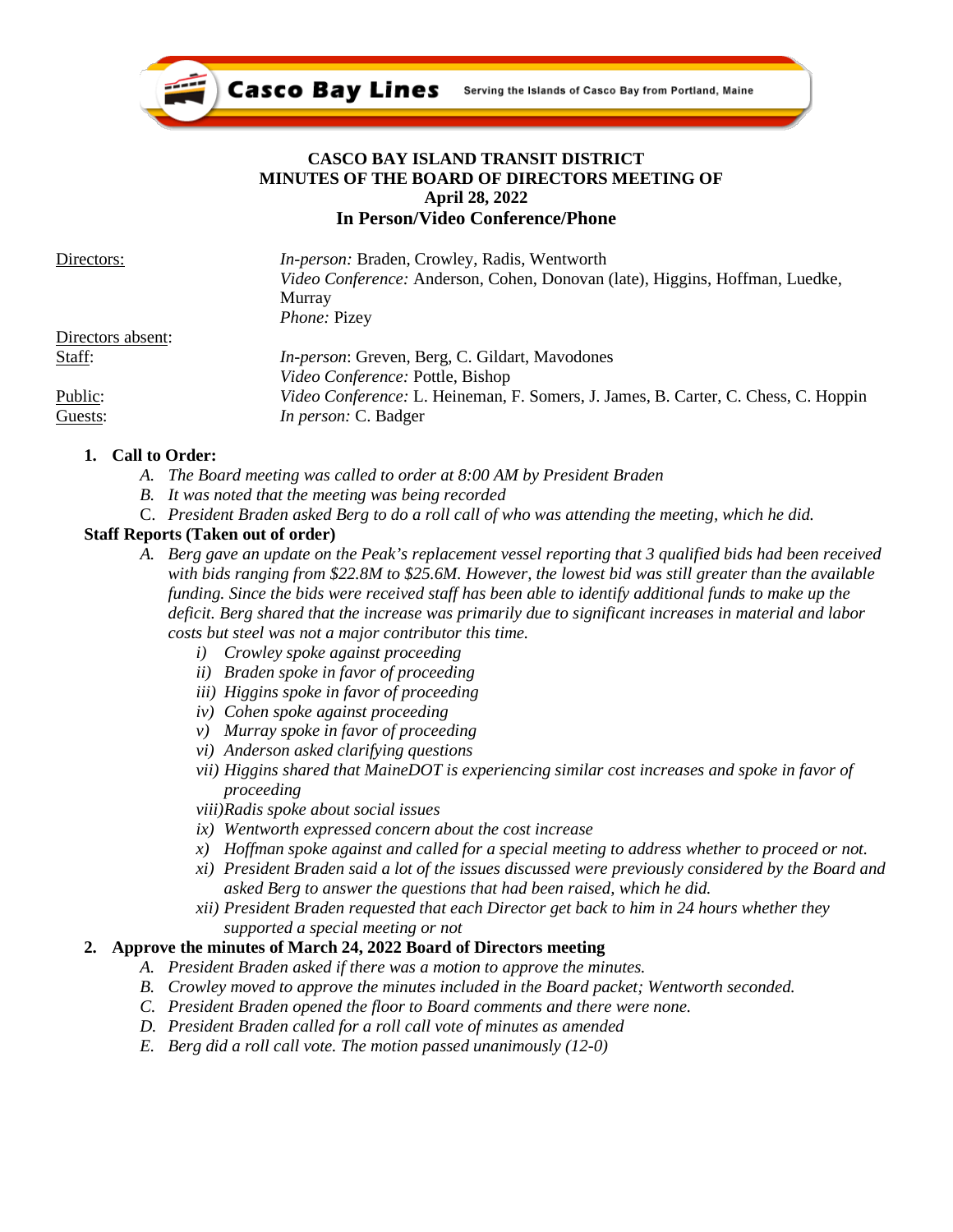

### 3. **Business**

- A. Consideration and action to modify the Down Bay summer schedule
	- *i. Berg gave an overview and history of the proposed Down Bay schedule including that the Operations Committee had reached a consensus to recommend the changes that were included in the Board packet to the Board,*
	- *ii. President Braden asked if there was a motion*
	- *iii. Crowley made a motion to modify the Down Bay summer schedule as presented in the Board packet; Wentworth seconded*
	- *iv. President Braden opened the floor for public comments*
	- *v. There were no public comments*
	- *vi. President Braden opened the floor for Board comments*
	- *vii. Donovan spoke in favor of the schedule and suggested adding a late-night inner bay extension of the last Peaks run of the day*
	- *viii. Crowley spoke in favor of the new schedule and asked that if there had to be service cust due to staffing to cut Tours and Charters first and then inner bay runs.*
	- *ix. Luedke spoke in favor but made a motion to amend the motion on the table to have it be a one-year pilot program to be revisited next year.*
	- *x. Donovan seconded the motion*
	- *xi. President Braden opened the floor for Board comments on the proposed amendment*
	- *xii. There were no comments*
	- *xiii. President Braden called for a roll call vote on the proposed amendment*
	- *xiv. Berg did a roll call vote. The motion passed unanimously (12-0)*
	- *xv. President Braden opened the floor for Board comments on the amended motion*
	- *xvi. Cohen shared her thoughts*
	- *xvii. Hoffman spoke in favor*
	- *xviii. Wentworth spoke in favor*
		- *xix. President Braden called for a roll call vote on the amended motion*
	- *xx. Berg did a roll call vote. The amended motion passed unanimously (12-0)*
- B. Consideration and action to adopt a Holiday schedule for Thanksgiving and Christmas
	- *i) Berg gave an overview and history of the proposed holiday schedule including that the Operations Committee voted to recommend the changes to the Board,*
	- *ii) President Braden asked if there was a motion*
	- *iii) Wentworth made a motion to approve the proposed Thanksgiving and Christmas holiday schedule as presented in the Board packet; Luedke seconded*
	- *iv) President Braden opened the floor for public comments*
	- *v) There were no public comments*
	- *vi) President Braden opened the floor for Board comments*
	- *vii) Donovan made a motion to postpone consideration and action until the next Board meeting because couldn't get feedback from Long Islanders in time for the meeting. Cohen seconded. viii)President Braden called for a roll call vote on the motion to postpone*
	- *ix) Berg did a roll call vote. The motion to postpone passed unanimously (12-0)*

# C. Executive Session

- i. Discussion with Labor Consultant on collective bargaining pursuant to 1 M.R.S.A Section 405(6) (D)
	- *1. President Braden opened the floor to public comments and there were none.*
	- *2. President Braden asked if there was a motion to go into executive session*
	- *3. Wentworth moved to go into executive session for a discussion with Labor Consultant on collective bargaining pursuant to 1 M.R.S.A Section 405(6) (D); Crowley seconded.*
	- *4. President Braden called for a roll call*
	- *5. Berg did a roll call vote. The amended motion passed unanimously (12-0)*
	- *6. Public was excused and recording stopped*
	- *7. The Board came out of Executive session at 9:28AM*